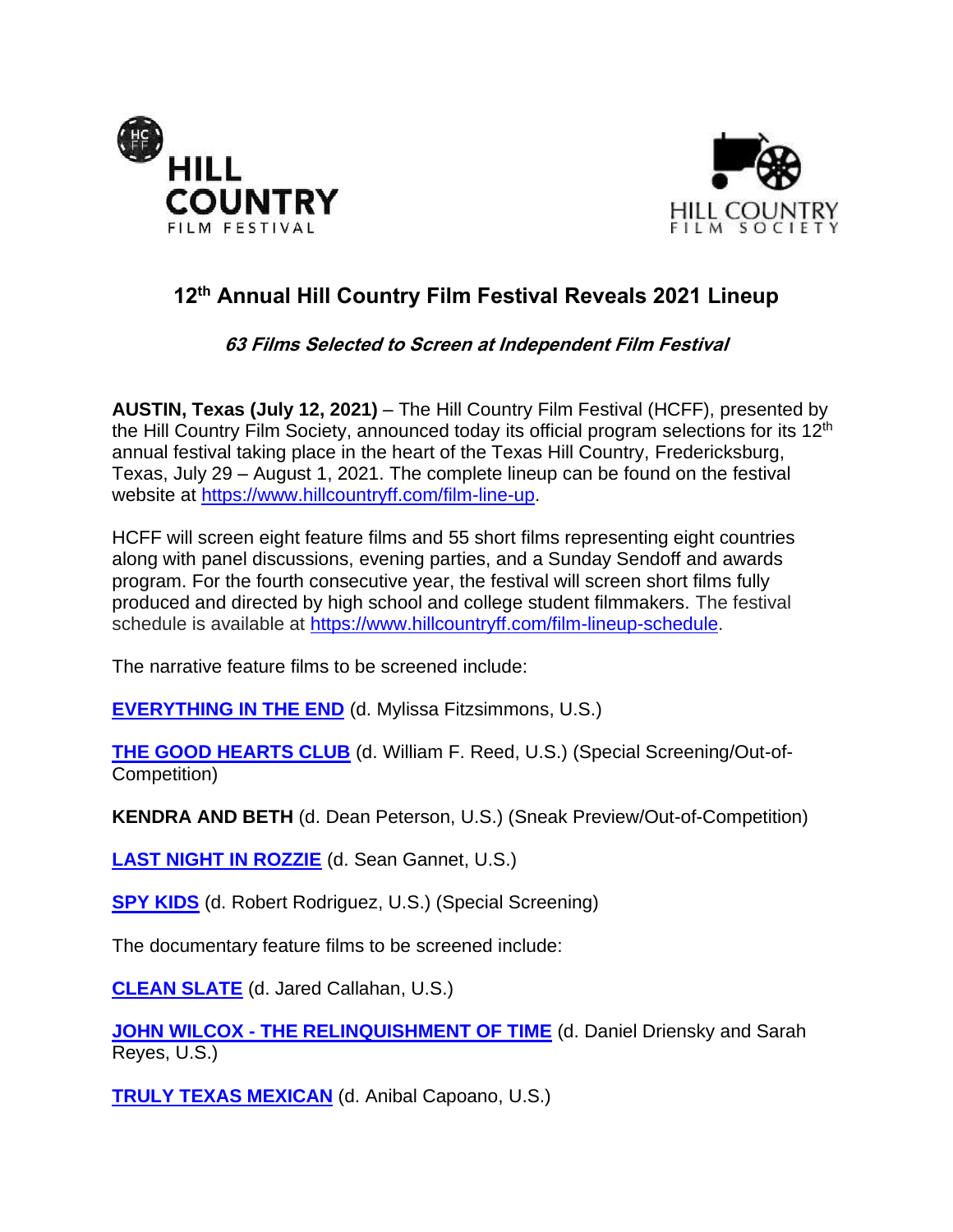A special panel discussion presented in partnership with the Texas Film Commission will focus on Texas indie film production innovation and with key players who will share best practices for emerging indie storytellers and productions. This panel will precede a free, family-friendly special screening of SPY KIDS at the Marktplatz on Thursday, July 29, at 8:30 p.m. More event details can be found at [https://fb.me/e/dqMypmpuv.](https://fb.me/e/dqMypmpuv)

Short films selected represent a wide spectrum of genres from dramas and comedies to documentaries and animations. Short films include comedy **[THE OTHER MORGAN](https://www.imdb.com/title/tt11865964/?ref_=fn_al_tt_1)** (d. Alison Rich, U.S.); dramatic films **[BOYS](https://www.imdb.com/title/tt13699182/?ref_=nm_flmg_dr_1)** (d. Luke Benward, U.S.) and 2021 Oscar nominated **[FEELING THROUGH](https://www.imdb.com/title/tt9280166/?ref_=fn_al_tt_1)** (d. Doug Roland, U.S.); and documentary **[SOPHIE](https://www.imdb.com/title/tt13084870/?ref_=fn_al_tt_1)  [AND THE BARON](https://www.imdb.com/title/tt13084870/?ref_=fn_al_tt_1)** (d. Alexandria Jackson, U.S.).

#### **Attending the Festival**

All access festival badges and individual tickets are currently available for purchase on the festival's site. Additional festival news can be found on the HCFF Facebook page at [www.facebook.com/HillCountryFilmFestival](http://www.facebook.com/HillCountryFilmFestival) and on Twitter at [www.twitter.com/HC\\_Film\\_Fest.](http://www.twitter.com/HC_Film_Fest)

#### **Tweet This**

 $@$  HC\_Film\_Fest reveals official program selections for 12<sup>th</sup> annual festival, 8 features and 55 shorts to screen. [https://bit.ly/3hRI3BD.](https://bit.ly/3hRI3BD)

#### **About Hill Country Film Festival**

Set in Fredericksburg, Texas, the Hill Country Film Festival (HCFF) is the vision of its director Chad Mathews, an actor, screenwriter, producer and native Texan. Having participated in the film festival circuit, Mathews came to love the camaraderie and shared respect of those who are committed to the art of independent filmmaking. HCFF was created to celebrate and showcase filmmakers from Texas and around the world and is annually presented by the Hill Country Film Society, a 501(c)(3) non-profit organization. For more information, visit [www.hillcountryff.com.](http://www.hillcountryff.com/)

## **About Hill Country Film Society**

The Hill Country Film Festival, created in 2010 to celebrate and showcase filmmakers from Texas and around the world, quickly evolved into a non-profit organization with a broader vision. The Hill Country Film Society not only hosts the annual festival, but provides year-round independent film programming in the Texas Hill Country as well as education in the art of independent film. Its mission is to encourage discovery through visual storytelling and create experiences that educate, inspire and engage. The society relies on its sponsors and members to help achieve its mission and ensure the future of film as part of a vibrant, creative culture. For more information, visit [www.hillcountryff.com/film-society/.](http://www.hillcountryff.com/film-society/)

## **HCFF Press Contacts:**

Lee Higgins PR Director (512) 656-9435